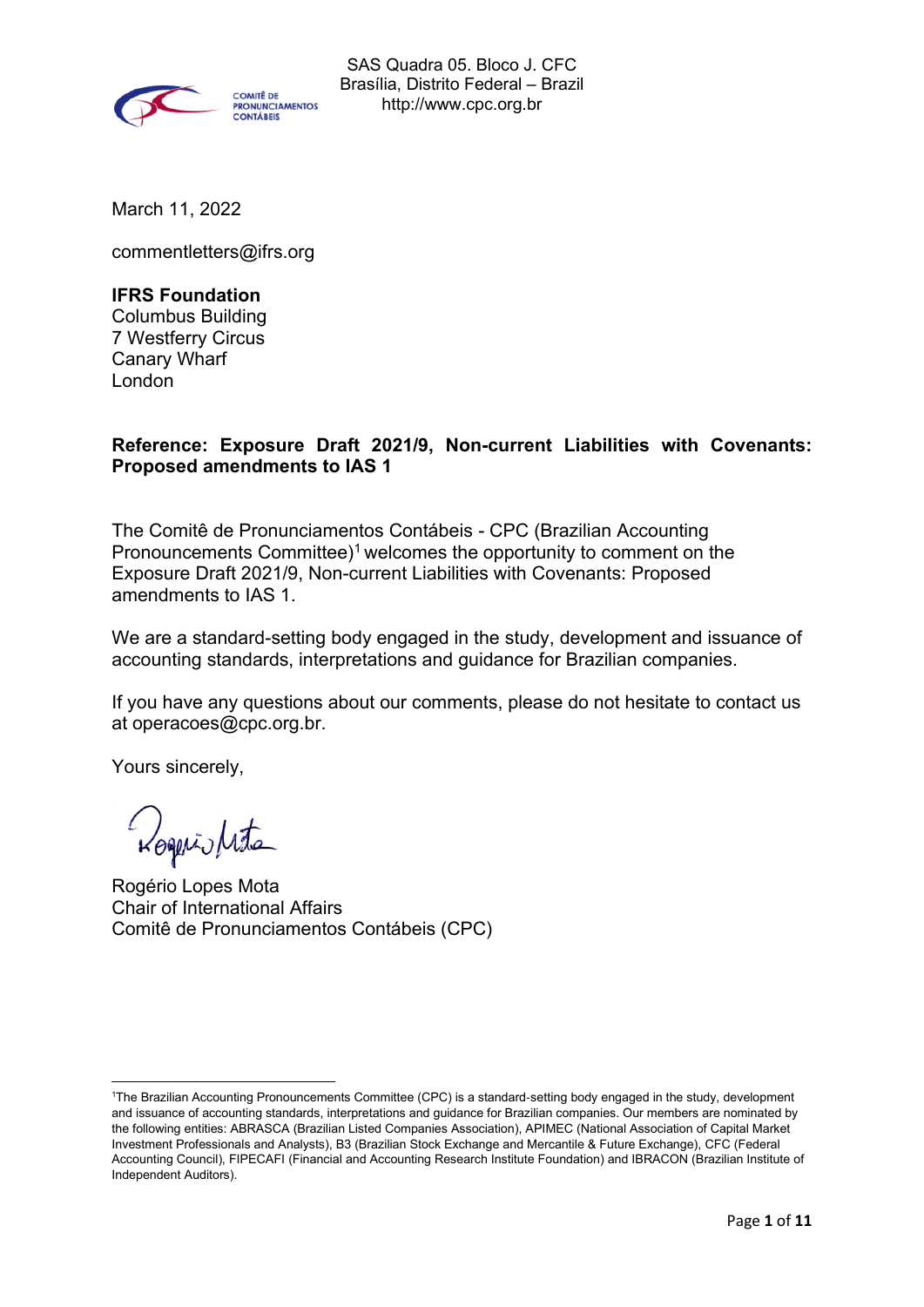

In determining the views of the Brazilian Accounting Pronouncements Committee as to the matter, we have performed outreaches with preparers of financial statements of Brazilian public entities and members of the CPC. We summarized our comments and observations based on our discussion in subtopics below, consistent with the sequence of information provided by the Exposure Draft:

# *Question 1 - Classification and disclosure (paragraphs 72B and 76ZA(b))*

*The Board proposes to require that, for the purposes of applying paragraph 69(d) of IAS 1, specified conditions with which an entity must comply within twelve months after the reporting period have no effect on whether an entity has, at the end of the reporting period, a right to defer settlement of a liability for at least twelve months after the reporting period. Such conditions would therefore have no effect on the classification of a liability as current or non-current. Instead, when an entity classifies a liability subject to such conditions as non-current, it would be required to disclose information in the notes that enables users of financial statements to assess the risk that the liability could become repayable within twelve months, including:*

*(a) the conditions (including, for example, their nature and the date on which the entity must comply with them);*

*(b) whether the entity would have complied with the conditions based on its circumstances at the end of the reporting period; and (c) whether and how the entity expects to comply with the conditions after the end of the reporting period.*

*Paragraphs BC15–BC17 and BC23–BC26 of the Basis for Conclusions explain the Board's rationale for this proposal.*

*Do you agree with this proposal? Why or why not? If you disagree with the proposal, please explain what you suggest instead and why.*

#### **Our response:**

#### *(i) on the clarifications provided by the Board*

In our view and, based on the feedback received in the outreaches conducted in our jurisdiction, the clarifications made in the Exposure Draft to assert that the conditions with which an entity must comply within twelve months after the reporting period have no effect on whether an entity has, at the end of the reporting period, a right to defer settlement of a liability for at least twelve months after the reporting period are appropriate. This conclusion seems more consistent with the overall classification principle that liabilities are classified as current or non-current on the basis of the rights and obligations that exist at the end of the reporting period and is also consistent with the principles set forth by IAS 10, Events after the Reporting Period.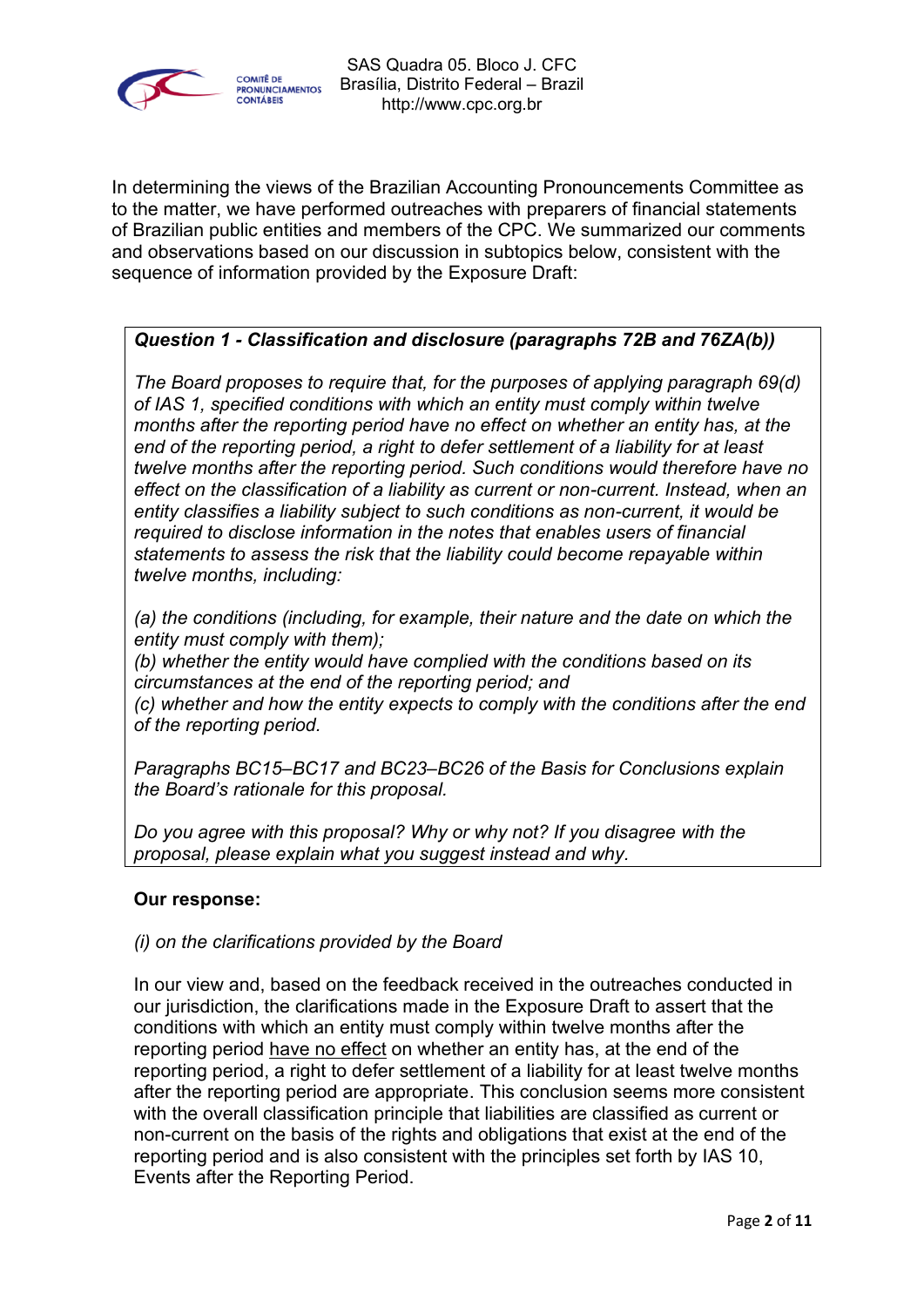

### *(ii) on the proposed disclosures*

Paragraph 31 of IFRS 7, Financial Instruments: Disclosures determines that an entity shall disclose information that enables users of its financial statements to evaluate the nature and extent of risks arising from financial instruments to which the entity is exposed at the end of the reporting period. Also, according to IFRS 7.32, this objective is supported by providing disclosures that focus on qualitative and quantitative aspects of the risks arising from financial instruments and how those risks have been managed. Among others, those risks would include liquidity risk (which is defined as the risk that an entity will encounter difficulty in meeting obligations associated with financial liabilities that are settled by delivering cash or another financial asset).

Discussing liquidity risk, IFRS 7.B10A states that an entity should disclose summary quantitative data about its exposure to liquidity risk on the basis of the information provided internally to key management personnel and that if the outflows of cash (or another financial asset) included in those data could either: (a) occur significantly earlier than indicated in the data, or (b) be for significantly different amounts from those indicated in the data. In such situation, the entity shall state that fact and provide quantitative information that enables users of its financial statements to evaluate the extent of this risk unless that information is included in the contractual maturity analyses.

The related Basis for Conclusion emphasises that the extent of these disclosures depend on the extent of an entity's exposure to risks arising from financial instruments and, as such, entities with many financial instruments and related risks (which we believe may include non-current financial liabilities subject to covenants required within 12 months after the reporting date) should provide more disclosure and those with few financial instruments and related risks may provide less extensive disclosure.

We also transcribe below a similar discussion that has been included in the IFRS Practice Statement 2 - Making Materiality Judgments, which in our view seems complementary to the IFRS 7 discussion included above:

*"Information about covenants*

*81 An entity assesses the materiality of information about the existence and terms of a loan agreement clause (covenant), or of a covenant breach, to decide whether to provide information related to the covenant in the financial statements (…)*

*82 In particular, when a covenant exists, an entity considers both:* 

*(a) the consequences of a breach occurring, that is, the impact a covenant breach would have on the entity's financial position,*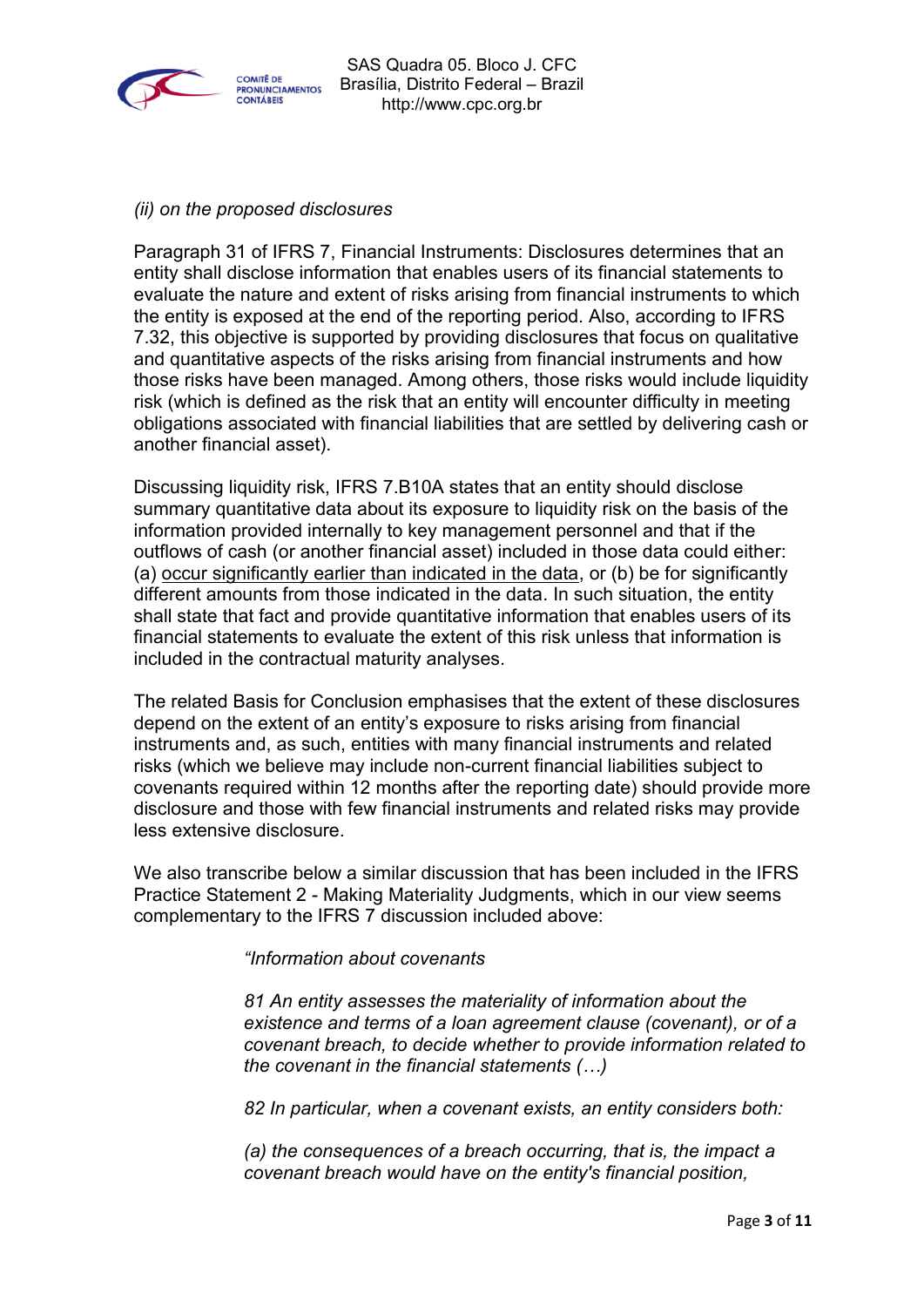

*financial performance and cash flows. If those consequences would affect the entity's financial position, financial performance or cash flows in a way that could reasonably be expected to influence primary users' decisions, then the information about the existence of the covenant and its terms is likely to be material. Conversely, if the consequences of a covenant breach would not affect the entity's financial position, financial performance or cash flows in such a way, then disclosures about the covenant might not be needed.*

*(b) the likelihood of a covenant breach occurring. The more likely it is that a covenant breach would occur, the more likely it is that information about the existence and terms of the covenant would be material.*

*83 In assessing whether information about a covenant is material, a combination of the considerations in paragraph 82(a)-82(b) applies. Information about a covenant for which the consequences of a breach would affect an entity's financial position, financial performance or cash flows in a way that could reasonably be expected to influence primary users' decisions, but for which there is only a remote likelihood of the breach occurring, is not material.*

*Example P—assessing whether information about covenants is material*

#### *Background*

*An entity has rapidly grown over the past five years and recently suffered some liquidity problems. A long-term loan was granted to the entity in the current reporting period. The loan agreement includes a clause that requires the entity to maintain a ratio of debt to equity below a specified threshold, to be measured at each reporting date (the covenant). According to the loan agreement, the debt-toequity ratio has to be calculated on the basis of debt and equity figures as presented in the entity's IFRS financial statements. If the entity breaches the covenant, the entire loan becomes payable on demand. The disclosure of covenant terms in an entity's financial statements is not required by any local laws or regulations.*

#### *Application*

*Paragraph 31 of IFRS 7 Financial Instruments: Disclosures requires an entity to disclose information that enables users of its financial statements to evaluate the nature and extent of risk arising from financial instruments to which the entity is exposed at the end of the reporting period.*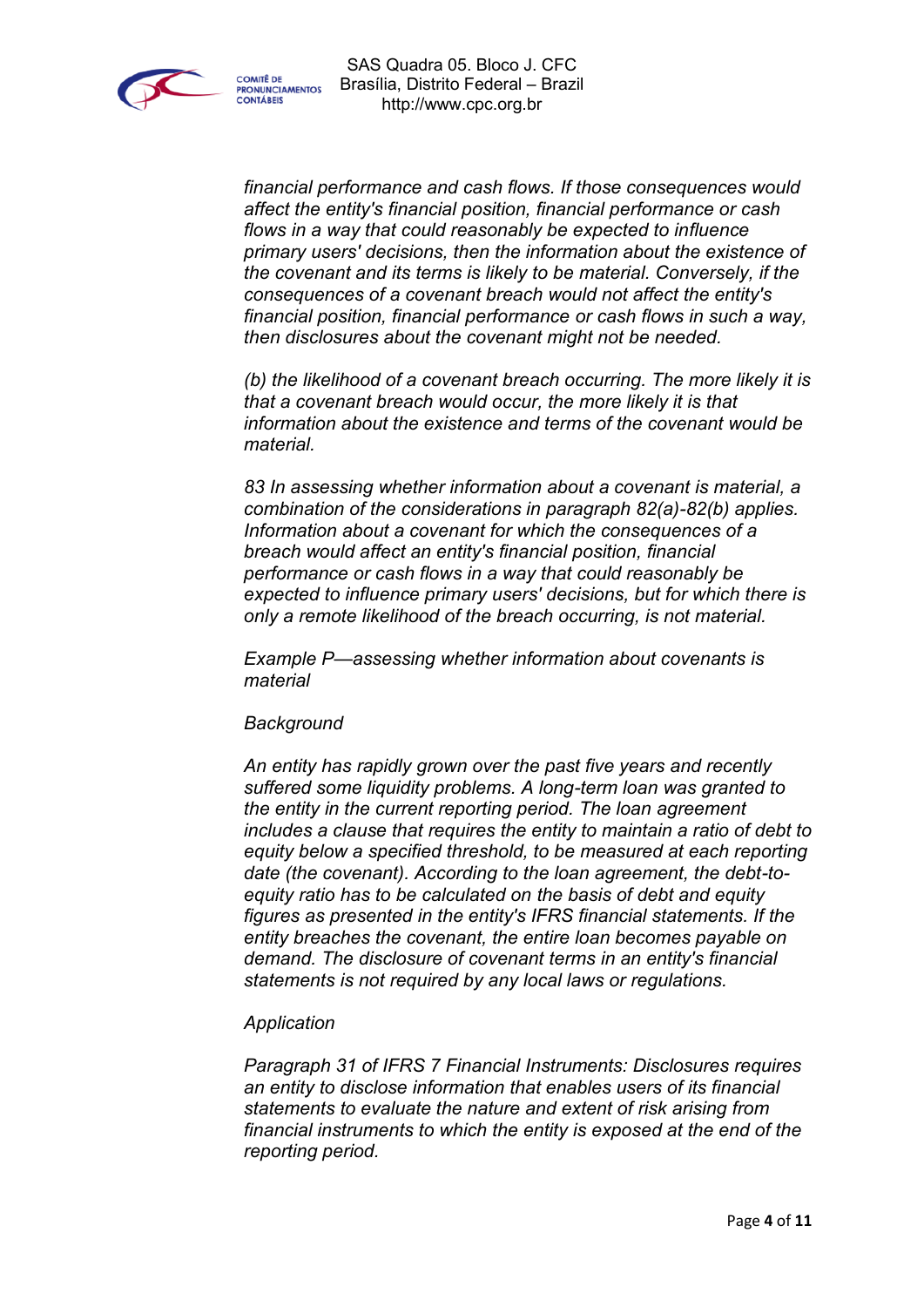

*In the preparation of its financial statements, the entity assesses whether information about the existence of the covenant and its terms is material information, considering both the consequences and the likelihood of a breach occurring.*

*In these circumstances, the entity concluded that, considering its recent liquidity problem, any acceleration of the long-term loan repayment plan (the consequence of the covenant breach occurring) would affect the entity's financial position and cash flows in a way that could reasonably be expected to influence primary users' decisions.*

*The entity also considered the likelihood of a breach occurring."*

As such, we believe that while the disclosures suggested are likely to provide relevant information for the users of the financial statements, those are already in essence part of the disclosure requirements set forth by IFRS 7. However, if more specific and granular requirements including (i) the conditions; (ii) whether the entity would have complied with those conditions based on its circumstances at the end of the reporting period; and (iii) whether and how the entity expects to comply with the conditions after the end of the reporting period are deemed relevant, we believe that those would be better presented as amendments to IFRS 7 rather than IAS 1.

# *Question 2 - Presentation (paragraph 76ZA(a))*

*The Board proposes to require an entity to present separately, in its statement of financial position, liabilities classified as non-current for which the entity's right to defer settlement for at least twelve months after the reporting period is subject to compliance with specified conditions within twelve months after the reporting period.*

*Paragraphs BC21–BC22 of the Basis for Conclusions explain the Board's rationale for this proposal.*

*Do you agree with this proposal? Why or why not? If you disagree with the proposal, do you agree with either alternative considered by the Board (see paragraph BC22)? Please explain what you suggest instead and why*

#### **Our response:**

IAS 1 explicitly recognises that professional judgment is applied when classifying and/or aggregating the diverse transactions that flow through an entity's financial statements, being the extent of this aggregation assessed on the basis of materiality (that is, each material class of similar items to be presented separately in the financial statements; and items of a dissimilar nature or function to be presented separately unless they are immaterial).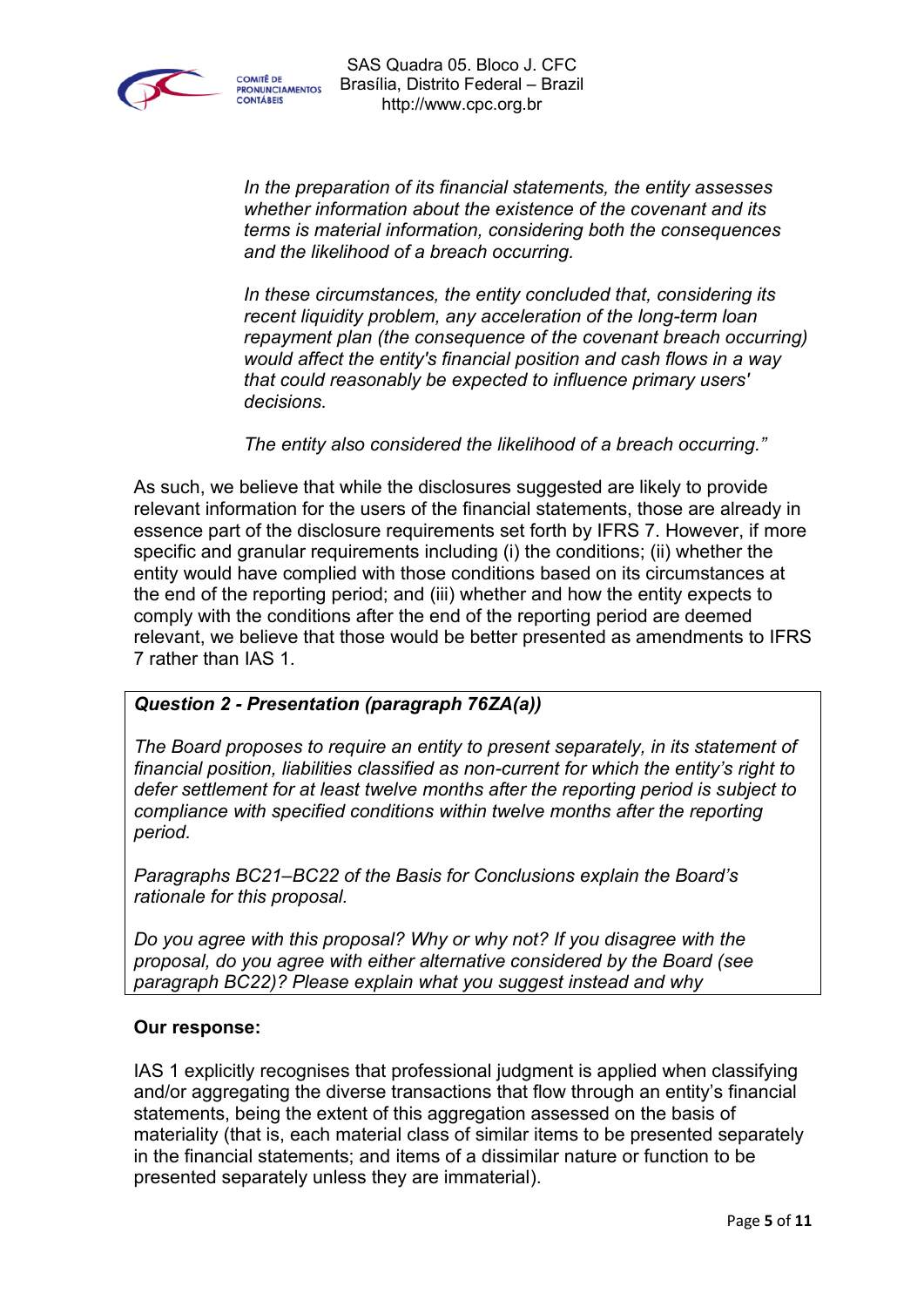

Materiality as defined in IAS 1 and IAS 8 (by cross reference to IAS 1) specifies that "Information is material if omitting, misstating or obscuring it could reasonably be expected to influence decisions that the primary users of general-purpose financial statements make on the basis of those financial statements, which provide financial information about a specific reporting entity".

Information is deemed obscured if it is communicated in a way that would have a similar effect for primary users of financial statements to omitting or misstating that information, such as (a) information regarding a material item, transaction or other event is disclosed in the financial statements but the language used is vague or unclear; (b) information regarding a material item, transaction or other event is scattered throughout the financial statements; (c) dissimilar items, transactions or other events are inappropriately aggregated; (d) similar items, transactions or other events are inappropriately disaggregated; and (e) the understandability of the financial statements is reduced as a result of material information being hidden by immaterial information to the extent that a primary user is unable to determine what information is material.

On the other hand, IAS 1.31 suggests that the provision of additional disclosures is a response to be utilised by the preparers to ensure that the users of the financial statements understand the impact of particular transactions, other events and conditions on the entity's financial position and financial performance.

Consistent with this principle, the IFRS Practice Statement 2 provides a discussion on this regard, as outlined on its paragraphs 81 through 83 and the Example P, transcribed above in the previous response. This abovementioned discussion is consistent with the Board's statement (November 2021's Snapshot: Non-current Liabilities with Covenants) that the information provided by classification as either current or non-current, alone, is insufficient to meet investor information needs as such classification does not necessarily provide information about the potential effects of covenants on when the liability is repayable.

However, in our view and consistent with the literature referred to above, the concerns expressed by the Board are historically addressed (not only as it relates to financial liabilities within the scope of IFRS 9, but also for the other diverse line items associated with other IFRS standards as well as the suggestion for covenants presented in the IFRS Practice Statement 2) on the basis of additional disclosures rather than creating additional classification requirements for separating the liabilities in different line items.

IAS 1.30A also states when applying IAS 1 and other IFRSs that an entity should decide, taking into consideration all relevant facts and circumstances, how it aggregates information in the financial statements, which include the notes. In particular, the understandability of financial statements should not be reduced by obscuring material information with immaterial information or by aggregating material items that have different natures or functions. In our opinion, addressing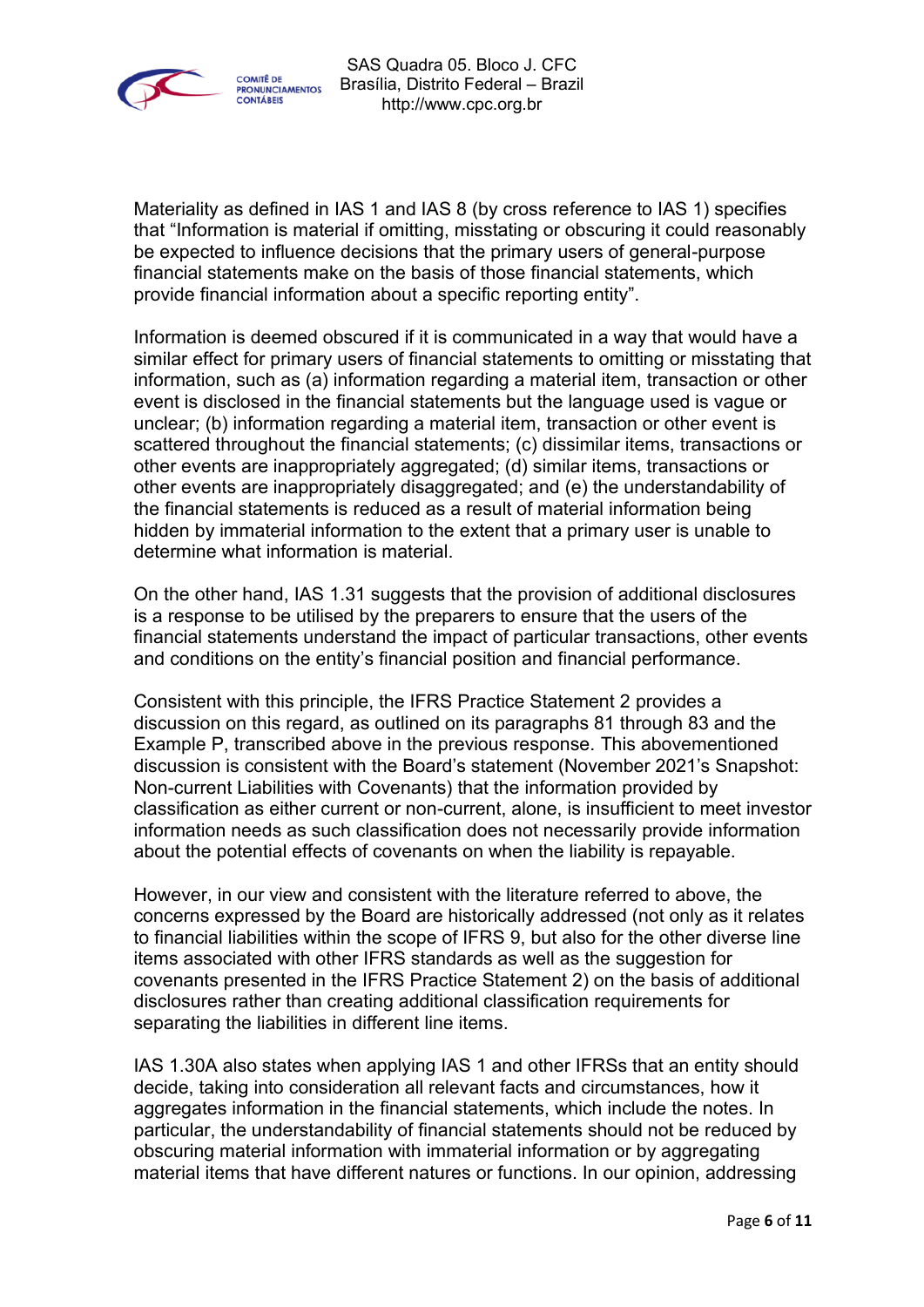

the relevance and/or risks associated with such liabilities subject to covenants that will be measured in the upcoming 12 months from the reporting date on the basis of extended disclosures when material (rather than a separate presentation in the statement of financial position) does not seem to obscure material information or harm the understandability of the transaction as reported in the financial statements.

According to the information provided in the Exposure Draft's Basis for Conclusions, the suggestion of separate presentation in the statement of financial position has been proposed to serve as an alert to users of the financial statements, providing an emphasis to those balances with the intent to influence those users to seek additional information on those conditions in the notes to the financial statements. This separation on the basis of providing an emphasis for the users of the financial statements is in our view excessive. While we acknowledge that effective communication in financial statements makes information more relevant as it enhances understandability, financial reports are prepared for users who have a reasonable knowledge of business and economic activities and who review and analyse the information diligently (as also provided for in the Conceptual Framework for Financial Reporting). As such, diligence in reviewing such information is also an expectation that the entities have when preparing disclosures (as also discussed on paragraph 15 of the IFRS Practice Statement 2).

As such, as it relates to separate presentation, we believe that current IFRS guidelines, especially those provided by IAS 1 and the Conceptual Framework for Financial Reporting already address this matter. According to IAS 1.29, an entity shall present separately each material class of similar items and shall present separately items of a dissimilar nature or function unless they are immaterial. Whether the non-current liabilities subject to covenants required within 12 months after the reporting date are sufficiently dissimilar to those with covenants not required in the same period in that regard is a matter of judgment. Utilising the IFRIC discussion on the matter of whether supply chain financing arrangements merit separate presentation (IFRIC tentative agenda decision on project Supply Chain Financing Arrangements - Reverse Factoring, April through June 2020), the tentative agenda decision concluded that in assessing whether to present such liabilities separately (including whether to disaggregate trade and other payables), an entity considers the amounts, nature and timing of those liabilities as well as whether the terms of liabilities that are part of the arrangement are substantially different from the terms of the entity's trade payables that are not part of the arrangement.

That conveys a view in a similar discussion that separate presentation would assume terms and conditions that are "substantially different" from the line item that includes the remaining transactions presented. As the term "substantially different" is not defined under IFRS, we consider similar guidance in accounting literature that provides a basis for our conclusion. Consistent with the IASB staff (views provided on the October 2019 staff meeting for the IBOR Reform and its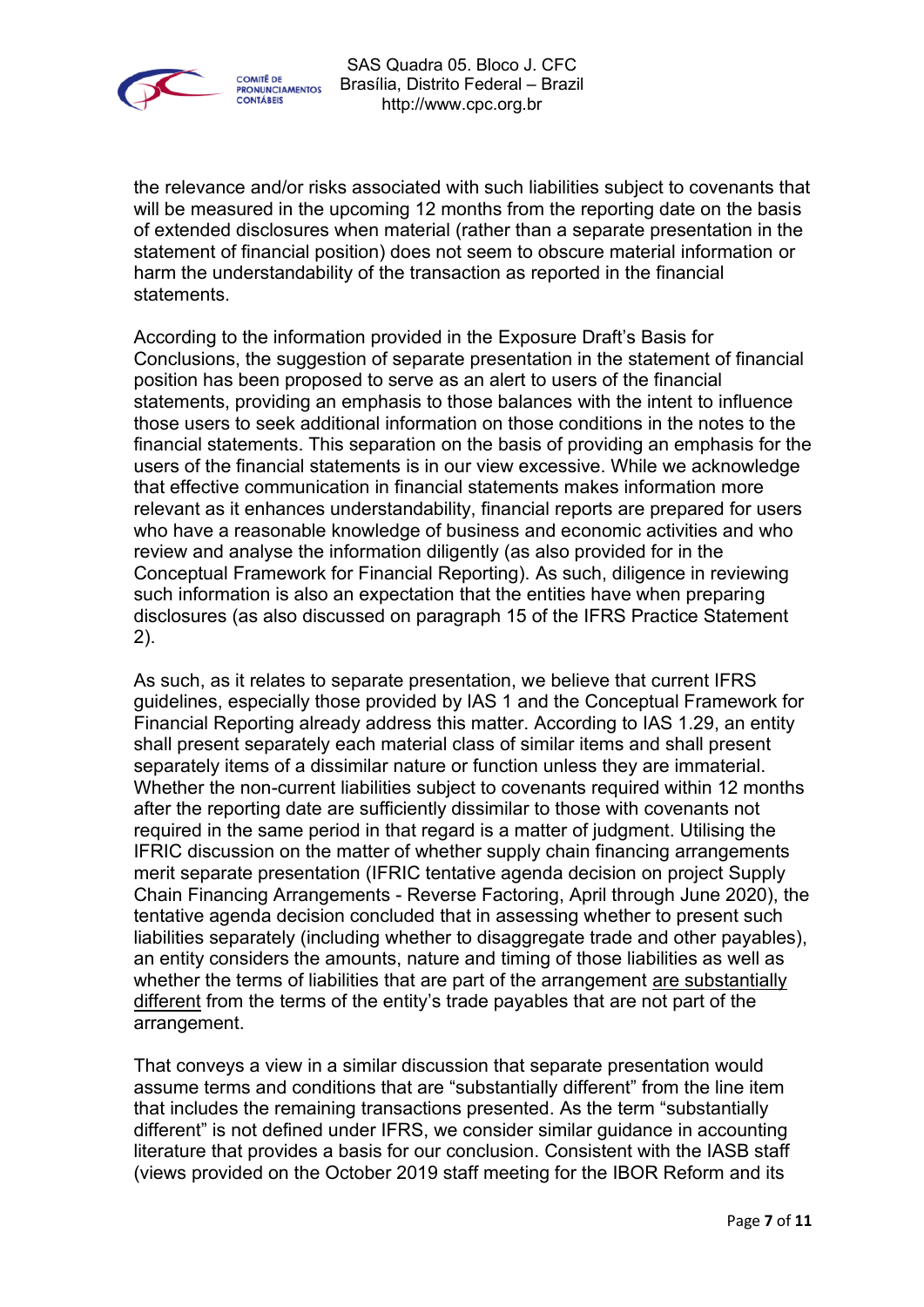

Effects on Financial Reporting project, where a topic "how to determine whether a modification is substantial" had been included in the agenda), determining whether the terms of a financial liability are substantially different from a qualitative perspective depends on the specific facts and circumstances that apply to each case and may vary from jurisdiction, product types and agreements, among others. Also, according to the IASB staff, a modification deemed substantial would be those that result in "a significant value transfer and/or a new underwriting/pricing assessment of the financial instrument, including the following examples: (a) modifications to the currency on which the financial instrument is denominated; (b) a significant extension of the maturity date; (c) modifications to a floating-rate financial instrument so that if becomes a fixed rate financial instrument; and (d) modifications to contractual cash flows that would cause a financial asset that passed the solely payments of principle and interest assessment (SPPI) before to fail that assessment because of the modifications".

The abovementioned examples of "substantially different" terms and conditions on financial liabilities are in our view more significant than those that are under discussion in this Exposure Draft. It could also raise the question on whether other terms and conditions that typically apply to such financing liabilities could be deemed equally or more significant to users of financial statements to the point of also deeming separate presentation (bearing in mind that the entities may have different profile of primary users with different concerns that may value one aspect or another relating to debt, such as different interest rates, currency on which the financial liability is denominated, guarantees, among others) and, in light of the guidance provided by the Exposure Draft, would be obscured by the emphasis included in the presentation in the statement of financial position to other terms and conditions empirically determined to be separate by the standard (the noncurrent liabilities subject to covenants required for within 12 months after the reporting period).

As such, we do not agree with the proposed suggestion to require an entity to present separately, in its statement of financial position, liabilities classified as non-current for which the entity's right to defer settlement for at least twelve months after the reporting period is subject to compliance with specified conditions within twelve months after the reporting period.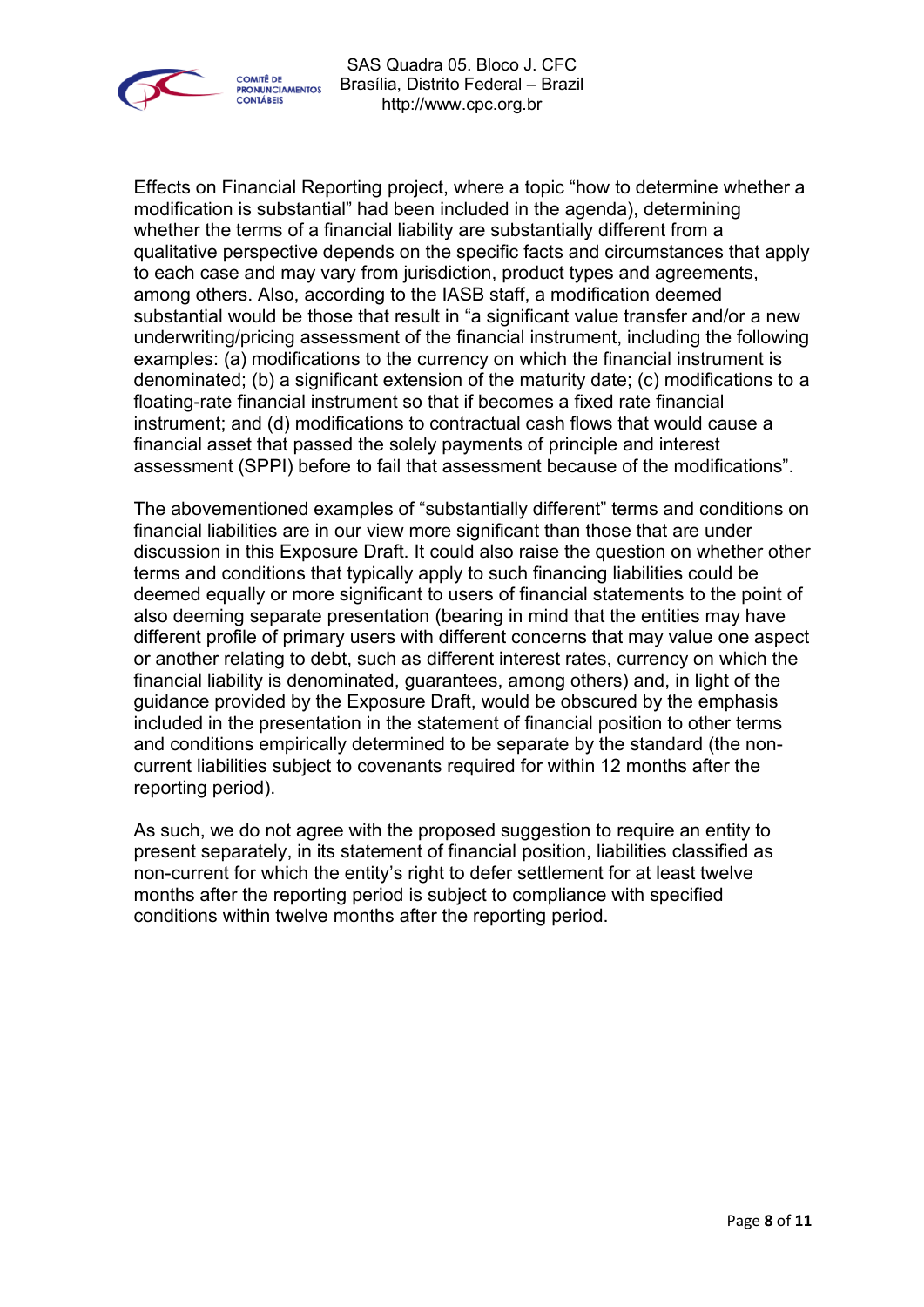

# *Question 3 - Other aspects of the proposals*

*The Board proposes to:*

*(a) clarify circumstances in which an entity does not have a right to defer settlement of a liability for at least twelve months after the reporting period for the purposes of applying paragraph 69(d) of IAS 1 (paragraph 72C);*

*(b) require an entity to apply the amendments retrospectively in accordance with IAS 8 Accounting Policies, Changes in Accounting Estimates and Errors, with earlier application permitted (paragraph 139V); and*

*(c) defer the effective date of the amendments to IAS 1, Classification of Liabilities as Current or Non-current, to annual reporting periods beginning on or after a date to be decided after exposure, but no earlier than 1 January 2024 (paragraph 139U).*

*Paragraphs BC18–BC20 and BC30–BC32 of the Basis for Conclusions explain the Board's rationale for these proposals.*

*Do you agree with these proposals? Why or why not? If you disagree with any of the proposals, please explain what you suggest instead and why.*

# **Our response:**

While we draw attention to the responses provided in the previous questions, we agree with the proposed clarification specified in 3(a) above as well as with items 3(b) and 3(c).

On an additional note, we would like to use the opportunity to refer to a longstanding disagreement we have with the guidelines for the presentation of a liability as current when the entity breaches a covenant, but the lender has agreed after the reporting period and before the authorisation of the financial statements for issue, not to demand payment as a consequence of the breach. This is defined in paragraphs 74 through 76 transcribed below:

> *"74 When an entity breaches a provision of a long-term loan arrangement on or before the end of the reporting period with the effect that the liability becomes payable on demand, it classifies the liability as current, even if the lender agreed, after the reporting period and before the authorisation of the financial statements for issue, not to demand payment as a consequence of the breach. An entity classifies the liability as current because, at the end of the reporting period, it does not have an unconditional right to defer its settlement for at least twelve months after that date.*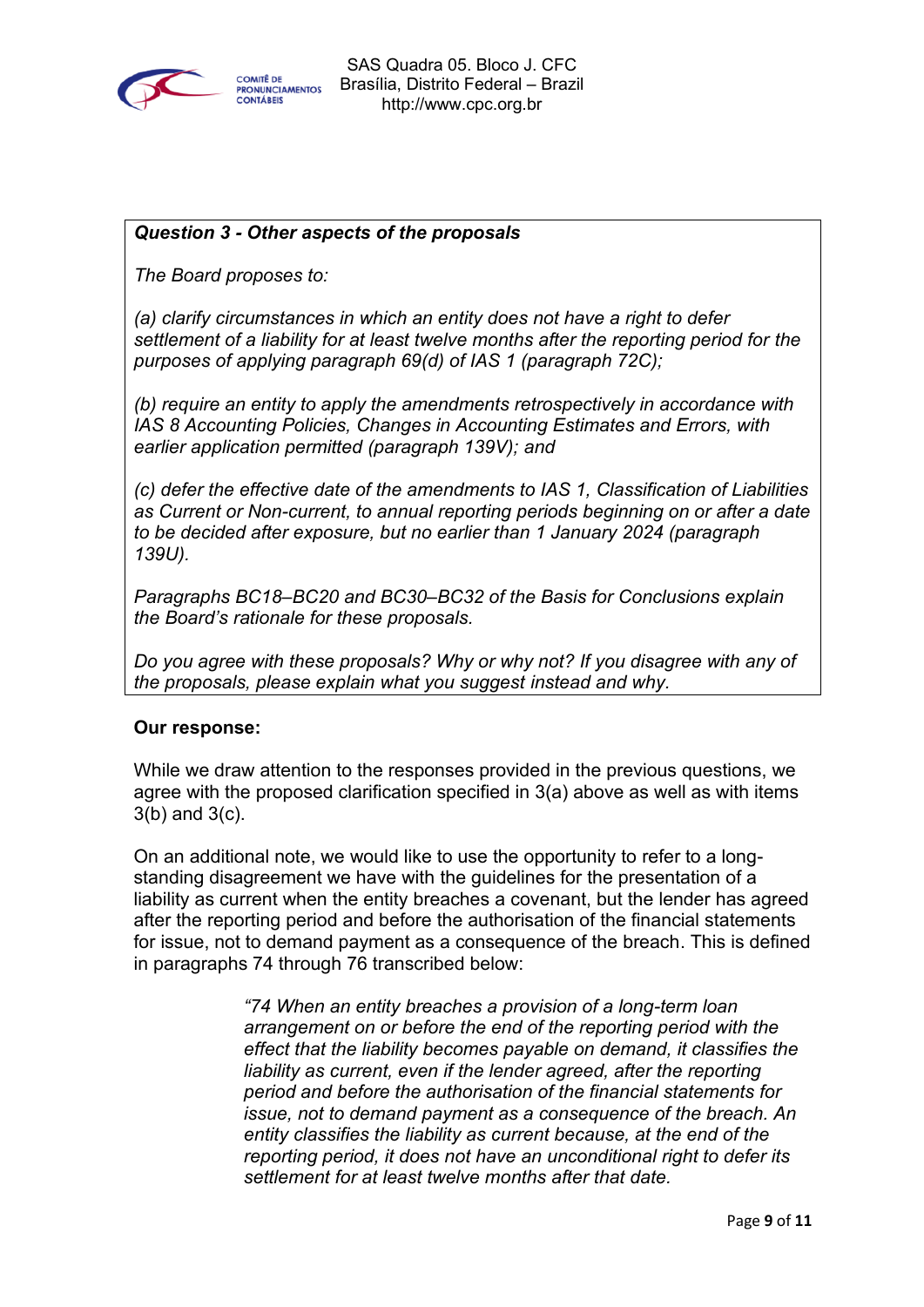

*75 However, an entity classifies the liability as non-current if the lender agreed by the end of the reporting period to provide a period of grace ending at least twelve months after the reporting period, within which the entity can rectify the breach and during which the lender cannot demand immediate repayment.*

*76 In respect of loans classified as current liabilities, if the following events occur between the end of the reporting period and the date the financial statements are authorised for issue, those events are disclosed as non-adjusting events in accordance with IAS 10 Events after the Reporting Period: (a) refinancing on a long term basis; (b) rectification of a breach of a long term loan arrangement; and (c) the granting by the lender of a period of grace to rectify a breach of a long term loan arrangement ending at least twelve months after the reporting period."*

We believe that as the project discusses aspects relating to financial liabilities subject to covenants this would be a good opportunity to revise the guidance provided by IAS 1 in that regard. We draw attention to the discussion on the qualitative features set out in the IFRS Conceptual Framework for Financial Reporting, which states that if financial information is to be useful, it must be relevant and faithfully represent what it purports to represent. The usefulness of financial information is enhanced if it is comparable, verifiable, timely and understandable.

In light of this precedent, there is a hard evidence of what the IFRS "principlesbased nature" is all about, entailing that the preparation of the financial statements should be guided by coherent guidance on recognition, measurement and disclosure of economic and/financial events, rather than only through formal reading that leads to straightforward box-ticking without any judgment of value when choosing accounting practices for recognition and disclosure. Also, worth noting is that the primary conceptual guidance that has inspired and still inspires the IFRS and their effects on the national accounting system stem from the assumption that any accounting record is valid and relevant only if supported by robust economic grounds ("accounting follows economics"). Likewise, the preparation of accounting reports under the guidance of such system should depict the economic types and features, which again should support each entity' accounting records and eventually allow the organization to be clearly seen as one which raises and invests funds, produces cash flows and increases or reduces its equity by generating profits or losses.

Still with regards to faithful accounting information, the IFRS Conceptual Framework for Financial Reporting also sets out three unequivocal conditions to attain such information, to wit: